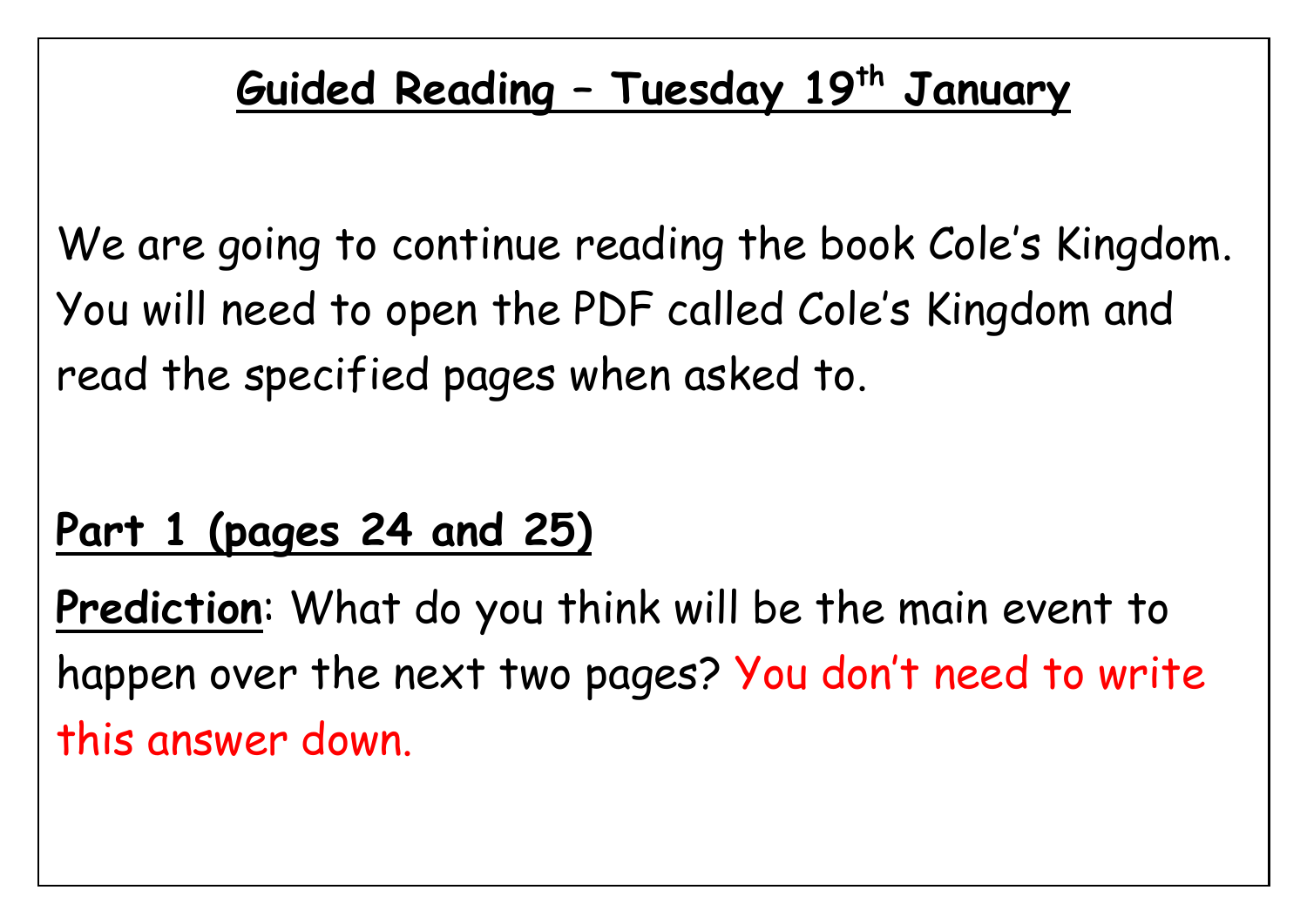Read pages 24 and 25. If you are unsure of the meaning of any words, you can clarify them on the internet.

**Questions:** You don't need to write the answers down (unless you would like to). These questions are just to ensure you have understood what you have read before you complete your written task.

1) Why has the author included rhetorical questions at the start of page 24? (2f)

2) **Challenge**: Which word on page 24 means a low platform for a lectern or throne? (2a)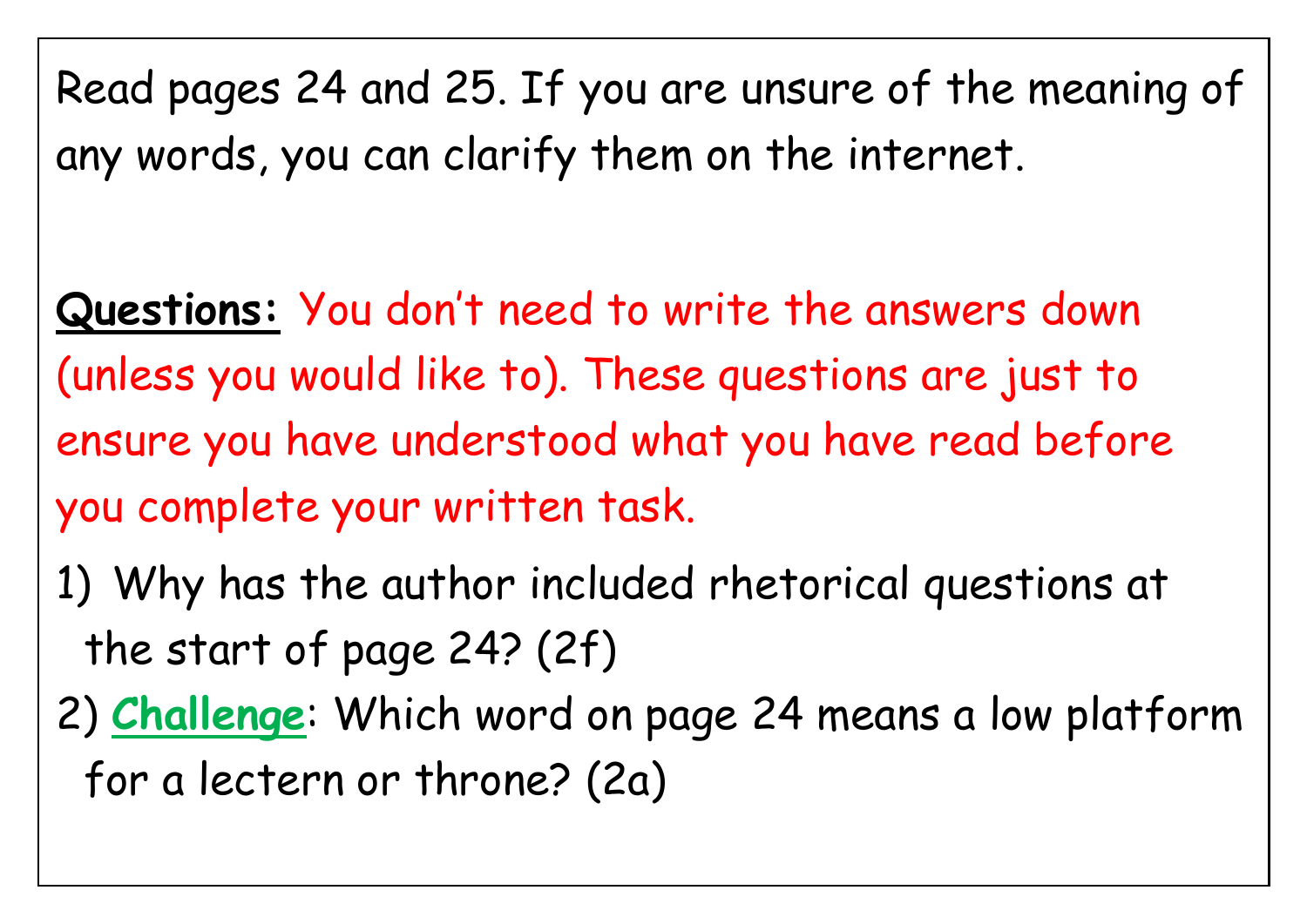3) Why was Cole rambling? (2d)

4) Who was behind the doors? (2b)

**Summary:** Summarise what you have just read. You don't need to write this answer down.

## **Part 2 (pages 26 and 27)**

**Prediction**: What do you think is going to happen in chapter 3? You don't need to write this answer down.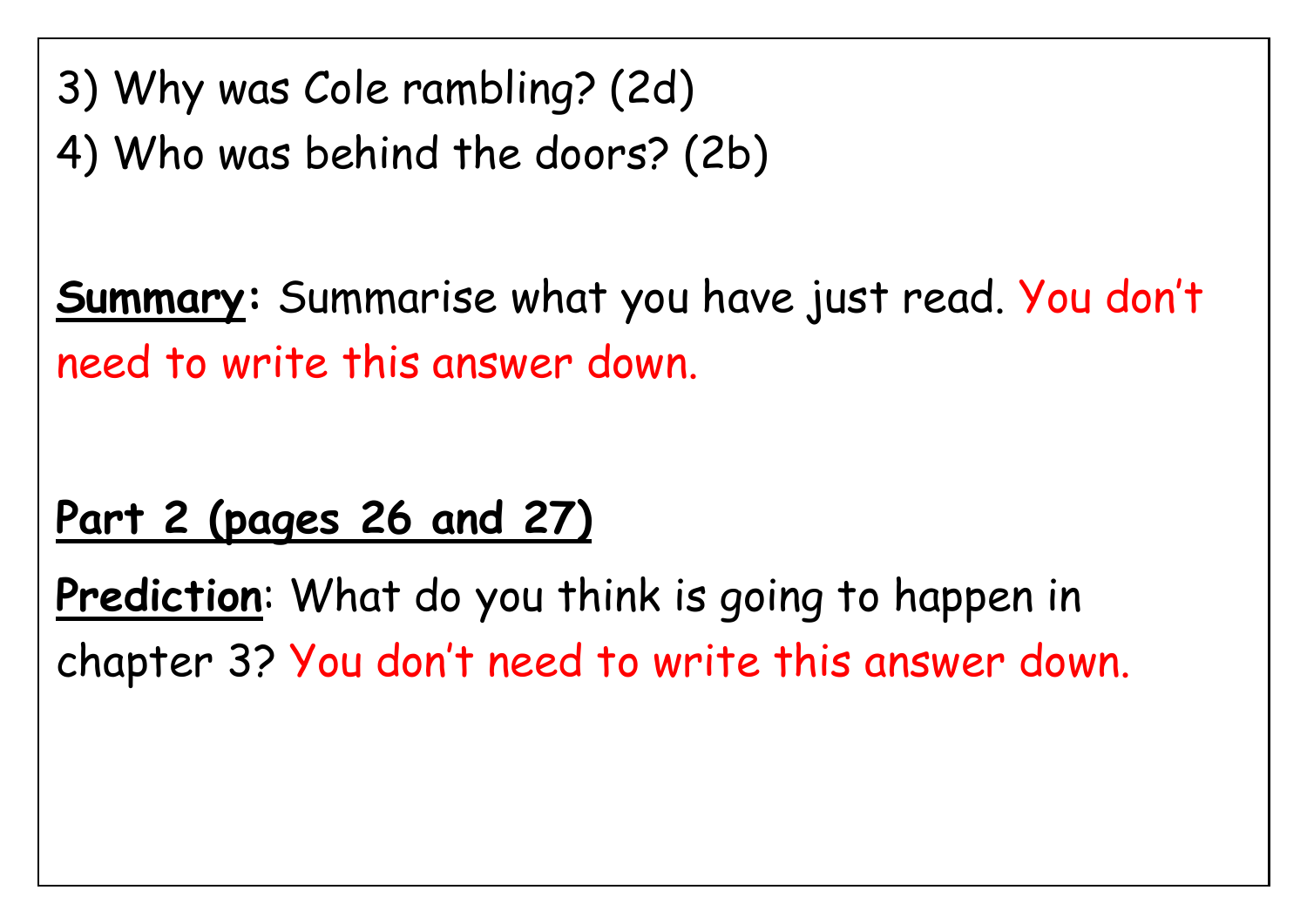Read page 26 and 27. If you are unsure of the meaning of any words, you can clarify them on the internet.

**Questions:** You don't need to write the answers down (unless you would like to). These questions are just to ensure you have understood what you have read before you complete your written task.

- 5) Describe the King's study. (2b)
- 6) What made Cole realise there was no electricity? (2b)
- 7) **Challenge:** Why is 'this' written in italics? (2f)
- 8) What did the King collect? (2b)